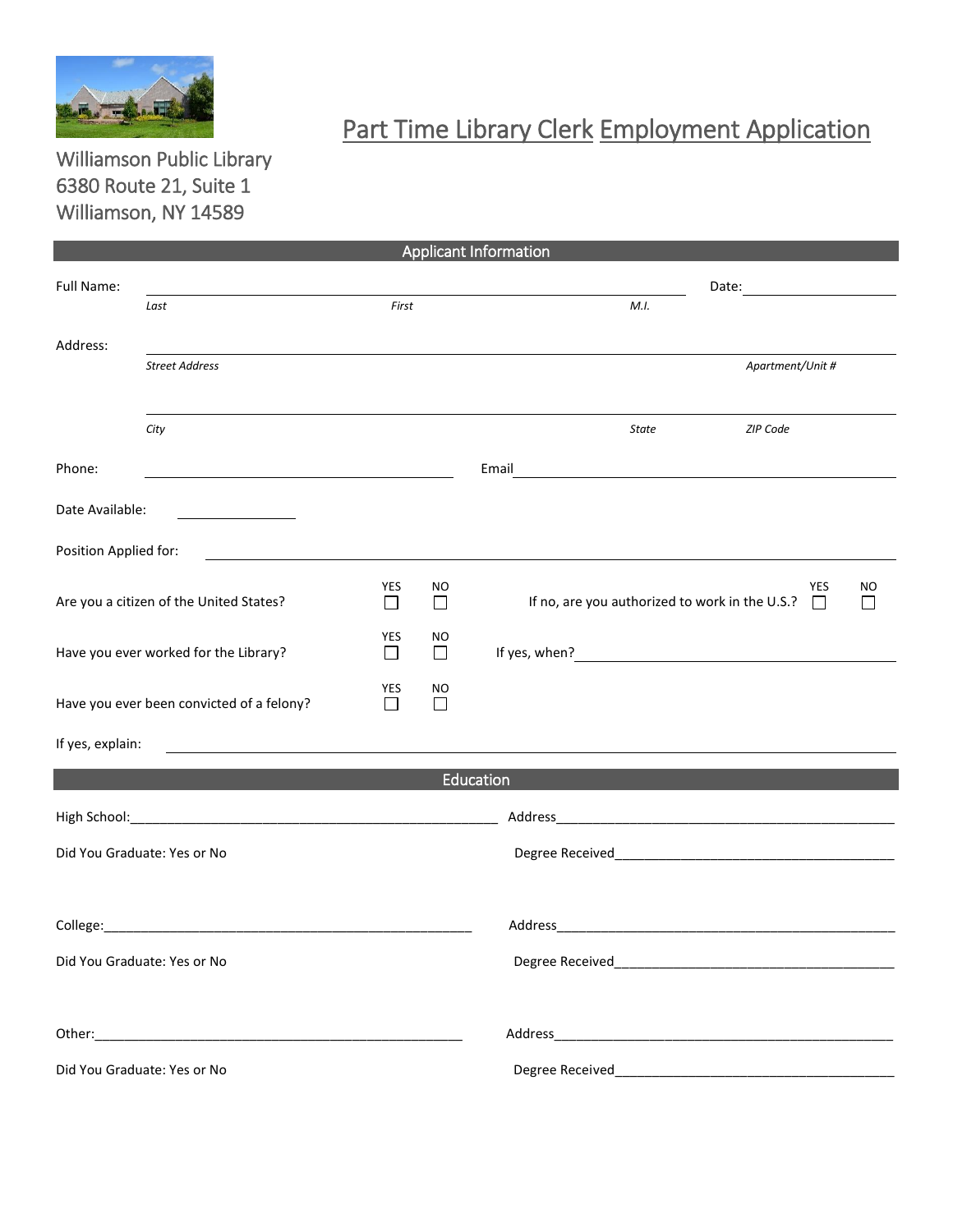| References                                    |                                                                                                                       | <b>PAGE TWO</b> |           |
|-----------------------------------------------|-----------------------------------------------------------------------------------------------------------------------|-----------------|-----------|
| <b>Three Professional References Required</b> |                                                                                                                       |                 |           |
| Full Name:                                    | <u> 1999 - Johann Barbara, marka a shekara ta 1999 - Anna a tsarann an tsarann an tsarann an tsarann an tsarann a</u> |                 |           |
|                                               |                                                                                                                       |                 |           |
|                                               |                                                                                                                       |                 |           |
|                                               |                                                                                                                       |                 |           |
|                                               |                                                                                                                       |                 |           |
|                                               |                                                                                                                       |                 |           |
|                                               |                                                                                                                       |                 |           |
|                                               |                                                                                                                       |                 |           |
|                                               |                                                                                                                       |                 |           |
|                                               |                                                                                                                       |                 |           |
|                                               |                                                                                                                       |                 |           |
|                                               |                                                                                                                       |                 |           |
|                                               |                                                                                                                       |                 |           |
|                                               |                                                                                                                       |                 |           |
| <b>Previous Employment</b>                    |                                                                                                                       |                 |           |
|                                               |                                                                                                                       |                 |           |
|                                               |                                                                                                                       |                 |           |
|                                               |                                                                                                                       |                 |           |
|                                               |                                                                                                                       |                 |           |
|                                               |                                                                                                                       |                 |           |
|                                               |                                                                                                                       |                 | <b>NO</b> |
|                                               |                                                                                                                       |                 |           |
|                                               |                                                                                                                       |                 |           |
|                                               |                                                                                                                       |                 |           |
|                                               |                                                                                                                       |                 |           |
|                                               |                                                                                                                       |                 |           |
|                                               |                                                                                                                       |                 |           |
|                                               |                                                                                                                       |                 |           |
|                                               |                                                                                                                       |                 | NO.       |

Reason for Leaving: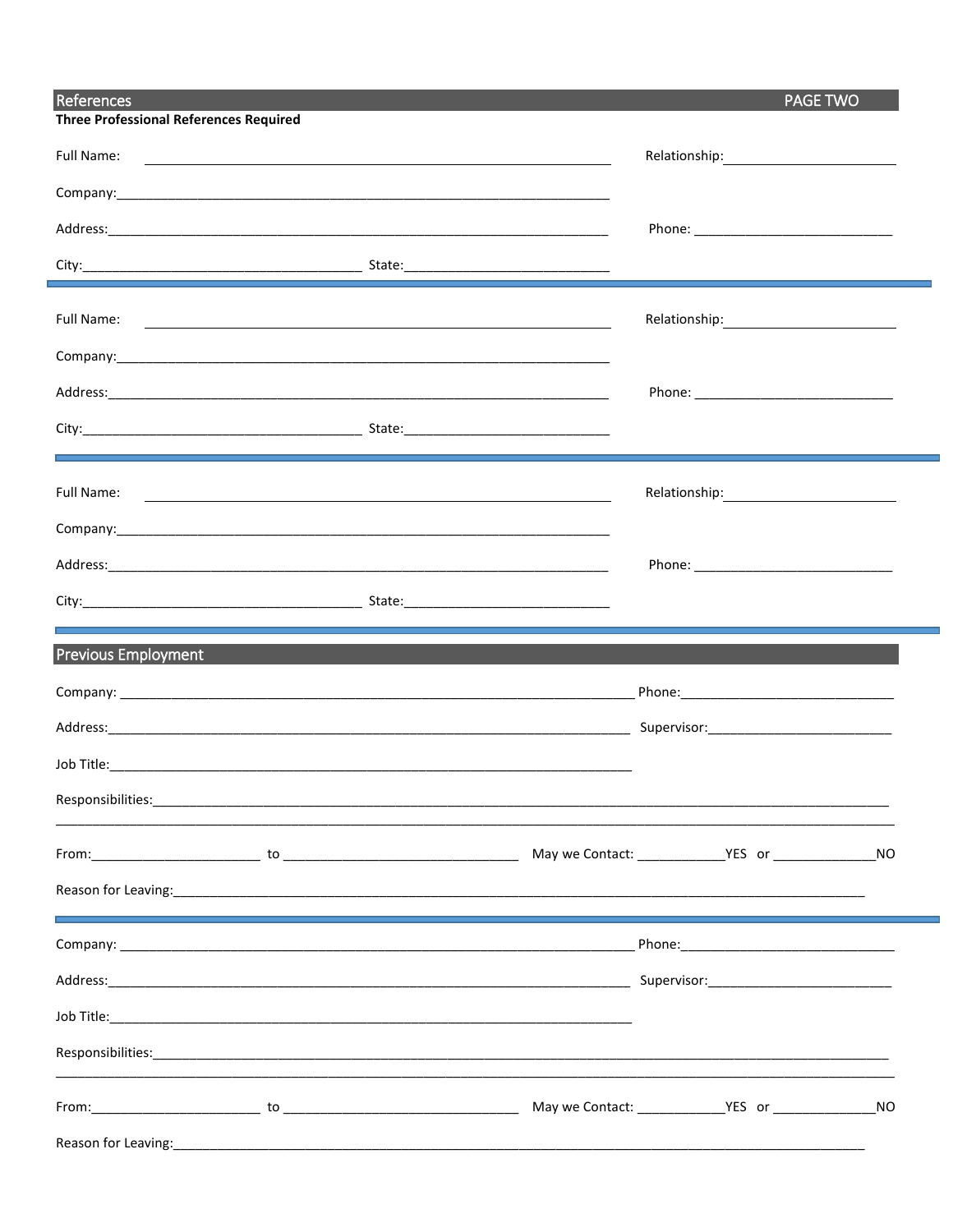| <b>Previous Employment</b> |                                                                                                                                                                                                                                |  | <b>PAGE THREE</b> |  |
|----------------------------|--------------------------------------------------------------------------------------------------------------------------------------------------------------------------------------------------------------------------------|--|-------------------|--|
|                            |                                                                                                                                                                                                                                |  |                   |  |
|                            |                                                                                                                                                                                                                                |  |                   |  |
|                            |                                                                                                                                                                                                                                |  |                   |  |
|                            |                                                                                                                                                                                                                                |  |                   |  |
|                            |                                                                                                                                                                                                                                |  |                   |  |
|                            | Reason for Leaving: contained a set of the contract of the contract of the contract of the contract of the contract of the contract of the contract of the contract of the contract of the contract of the contract of the con |  |                   |  |
|                            | ,我们也不会有什么。""我们的人,我们也不会有什么?""我们的人,我们也不会有什么?""我们的人,我们也不会有什么?""我们的人,我们也不会有什么?""我们的人                                                                                                                                               |  |                   |  |
|                            |                                                                                                                                                                                                                                |  |                   |  |
|                            |                                                                                                                                                                                                                                |  |                   |  |
|                            |                                                                                                                                                                                                                                |  |                   |  |
|                            |                                                                                                                                                                                                                                |  |                   |  |
|                            |                                                                                                                                                                                                                                |  |                   |  |
|                            | Reason for Leaving: 1990 and 2000 and 2000 and 2000 and 2000 and 2000 and 2000 and 2000 and 2000 and 2000 and 2000 and 2000 and 2000 and 2000 and 2000 and 2000 and 2000 and 2000 and 2000 and 2000 and 2000 and 2000 and 2000 |  |                   |  |

## Hours You Are Available to Work at the Library

|                                                               | <b>MONDAY</b>           | <b>TUESDAY</b>          | <b>WEDNESDAY</b>        | <b>THURSDAY</b>         | <b>FRIDAY</b>           | <b>SATURDAY</b>          |
|---------------------------------------------------------------|-------------------------|-------------------------|-------------------------|-------------------------|-------------------------|--------------------------|
|                                                               |                         |                         |                         |                         |                         |                          |
| <b>Hours the</b><br>Library is<br>Open                        | $9:30$ am to<br>8:00 pm | $9:30$ am to<br>8:00 pm | $9:30$ am to<br>8:00 pm | $9:30$ am to<br>8:00 pm | 9:30 am to<br>$5:00$ pm | 10:00 am to<br>$2:00$ pm |
| <b>Hours You</b><br><b>Are</b><br><b>Available</b><br>to Work |                         |                         |                         |                         |                         |                          |